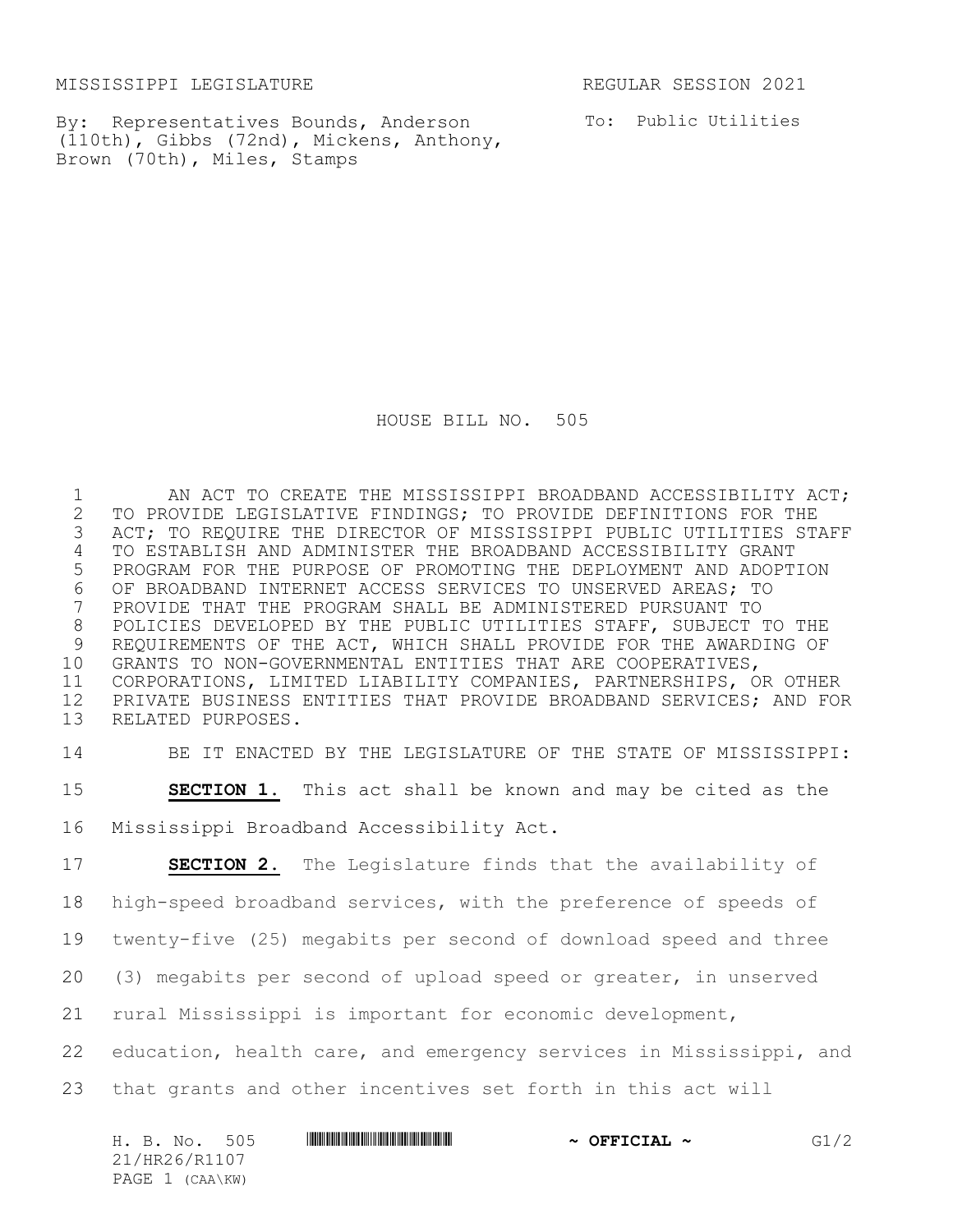further those objectives by encouraging new investment in broadband infrastructure.

 **SECTION 3.** For the purposes of this article, the following words shall have the following meanings unless the context clearly indicates otherwise:

 (a) "End user" means a residential, business, institutional, or government entity that uses broadband services for its own purposes and does not resell such broadband services to other entities. An internet service provider (ISP) and mobile wireless service provider are not an end user for the purposes of this act.

 (b) "Middle mile project" means a broadband infrastructure project that does not provide broadband service to end users or to end-user devices.

 (c) "Minimum service threshold" means a connection to the Internet that provides capacity for transmission at an average speed per customer of at least twenty-five (25) megabits (Mbps) per second downstream and at least three (3) megabits (Mbps) per second upstream.

 (d) "Rural area" means any area within this state not included within the boundaries of any incorporated city or town having a population in excess of twenty-five thousand (25,000) inhabitants, according to the latest federal decennial census.

 (e) "Unserved area" means any rural area in which there is not at least one provider of terrestrial broadband service that

H. B. No. 505 \*HR26/R1107\* **~ OFFICIAL ~** 21/HR26/R1107 PAGE 2 (CAA\KW)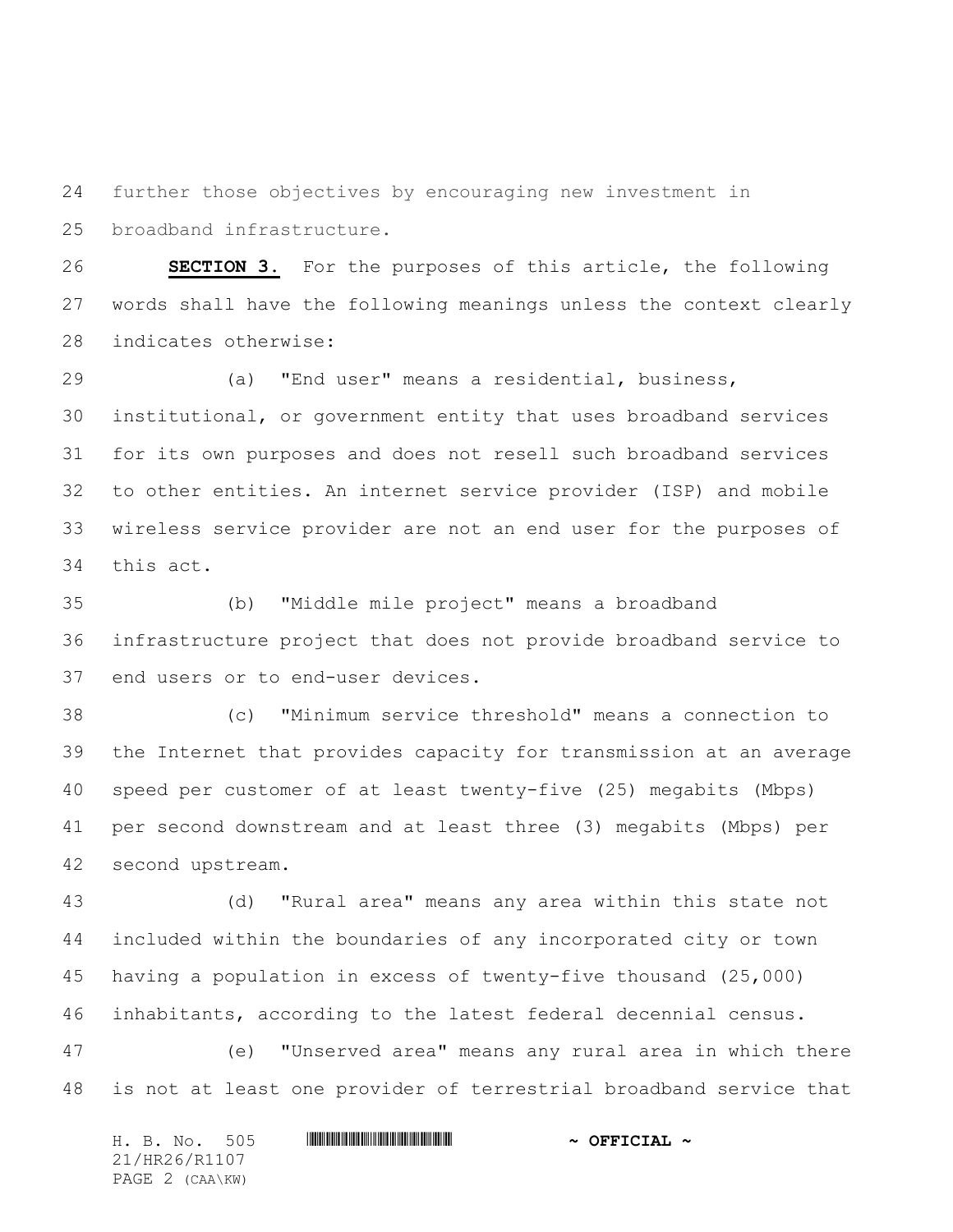is either: (i) offering a connection to the Internet meeting the minimum service threshold; or (ii) is required, under the terms of the Federal Universal Service Fund or other federal or state grant, to provide a connection to the Internet at speeds meeting the minimum service threshold by March 28, 2023.

 **SECTION 4.** (1) The Director of Mississippi Public Utilities Staff shall establish and administer the broadband accessibility grant program for the purpose of promoting the deployment and adoption of broadband Internet access services to unserved areas. By August 1, 2021, the director shall adopt rules and policies to administer the program and begin to accept applications for grants, and shall adopt such rules as may be necessary to meet the future needs of the grant program.

 (2) The program shall be administered pursuant to policies developed by the Public Utilities Staff in compliance with this act. The policies shall provide for the awarding of grants to non-governmental entities that are cooperatives, corporations, limited liability companies, partnerships, or other private business entities that provide broadband services. Nothing in this article shall expand the authority under state law of any entity to provide broadband service.

 (3) There is hereby created the Mississippi Broadband Accessibility Fund as a special fund in the State Treasury. The fund is subject to appropriations by the Legislature and gifts, grants, and other donations received by the Public Utilities Staff

H. B. No. 505 \*HR26/R1107\* **~ OFFICIAL ~** 21/HR26/R1107 PAGE 3 (CAA\KW)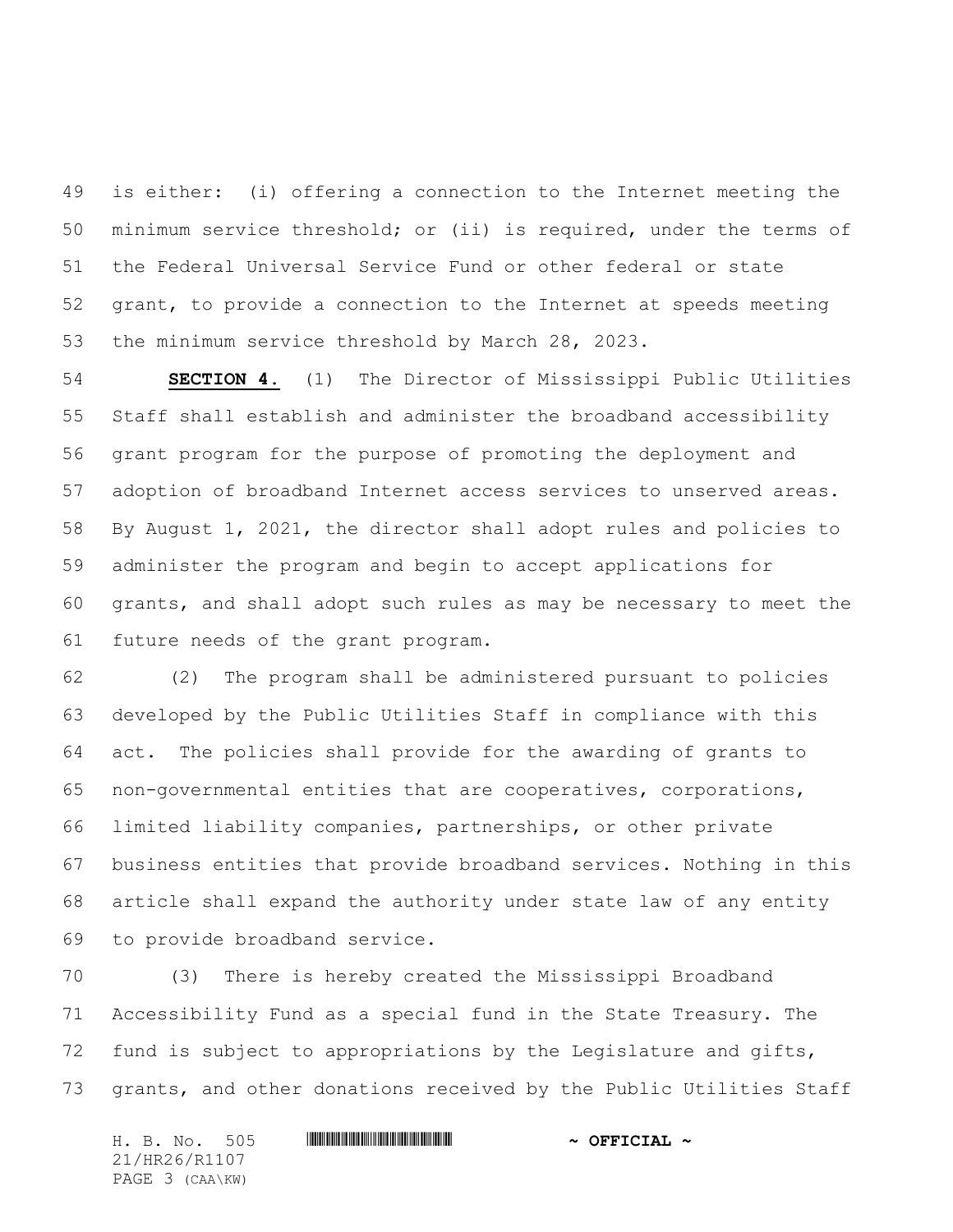for the broadband accessibility grant program or fund. The Public Utilities Staff may not spend appropriations for the program for purposes other than those listed in this section. Any monies appropriated to the Public Utilities Staff for broadband grants that are unspent at the end of a fiscal year shall be carried over for use by the program in the next fiscal year. The Public Utilities Staff shall develop rules ensuring that expenses incurred to administer the program must not exceed the lesser of seven percent (7%) of the total amount appropriated for the program in any fiscal year or Seven Hundred Fifty Thousand Dollars (\$750,000.00). Monies in the fund shall be invested by the State Treasurer for the sole benefit of the fund.

 (4) (a) Individual grants awarded by the Public Utilities Staff under this section may only be awarded for projects in unserved areas, and may not exceed the lesser of:

 (i) Thirty-five percent (35%) of the project costs; or

 (ii) One Million Five Hundred Thousand Dollars (\$1,500,000.00) for projects that will be capable of transmitting broadband signals at or above the minimum service threshold.

 (b) The Public Utilities Staff shall ensure that not less than forty percent (40%) of funds appropriated for grants be utilized in unincorporated areas of the state.

97 (c) Subject to the limitations in this subsection (4), grants shall be awarded pursuant to the service criteria developed

|  | H. B. No. 505   |  | $\sim$ OFFICIAL $\sim$ |
|--|-----------------|--|------------------------|
|  | 21/HR26/R1107   |  |                        |
|  | PAGE 4 (CAA\KW) |  |                        |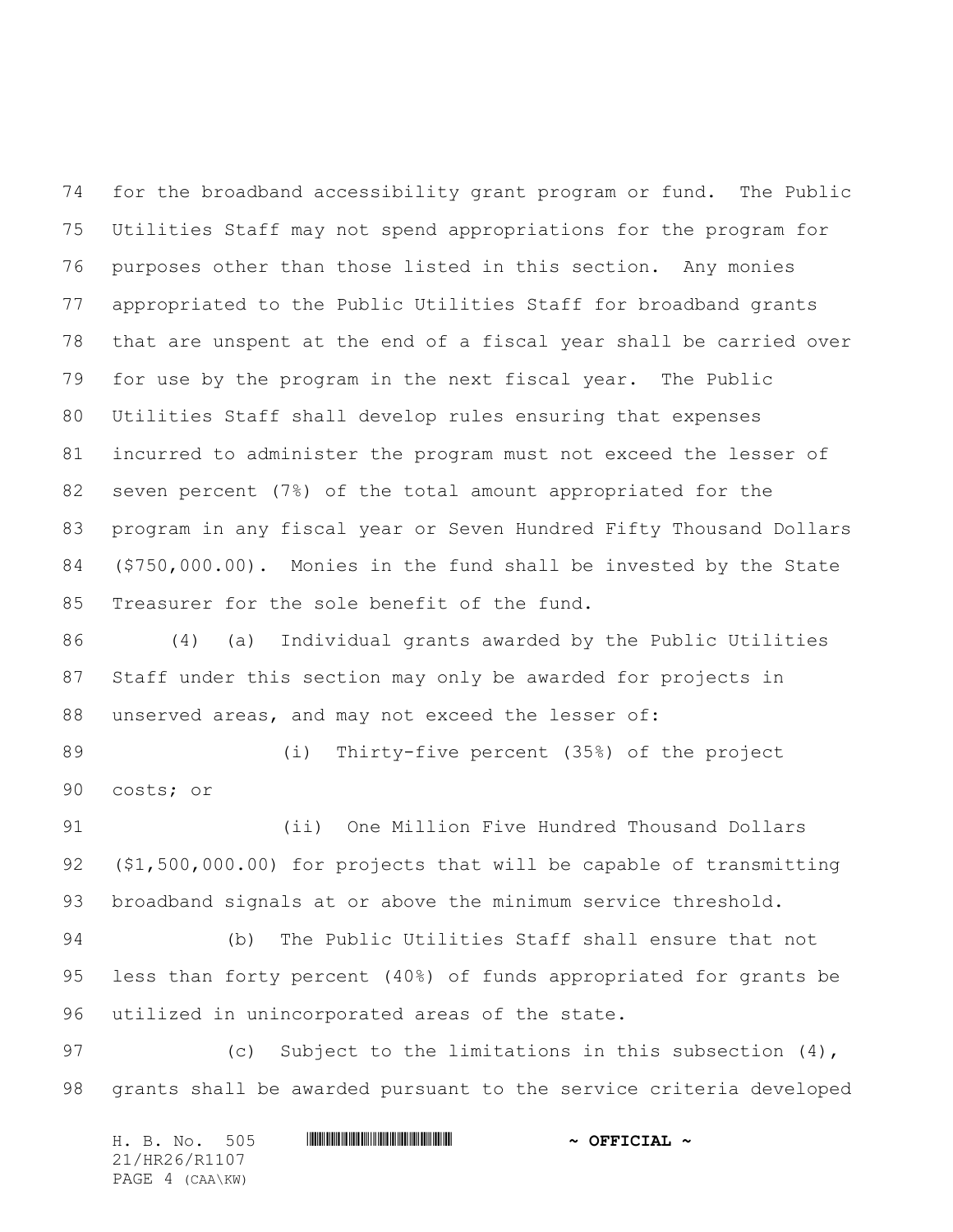by the Public Utilities Staff, with priority given to projects that meet any of the following:

 (i) Seek to leverage grant funds through private investment and extension of existing infrastructure;

 (ii) Serve locations with demonstrated community support, including, but not limited to, documented support from local government;

 (iii) Demonstrate the operator's technical and managerial capabilities to complete the project within two (2) 108 years of the grant;

 (iv) Demonstrate the applicants' necessary financial resources;

 (v) Are most cost effective and technically efficient in that they propose to serve the highest number of unserved homes, businesses and community anchor points for the least cost and best level of service, emphasizing projects 115 including the highest broadband speeds;

 (vi) Provide material broadband enhancement to hospitals located in rural areas; and

 (vii) Support local libraries in this state for the purpose of assisting the libraries in offering digital literacy training pursuant to state library and archive guidelines.

 (d) For the purposes of awarding grants, the Public Utilities Staff shall take into consideration the average pole

H. B. No. 505 \*HR26/R1107\* **~ OFFICIAL ~** 21/HR26/R1107 PAGE 5 (CAA\KW)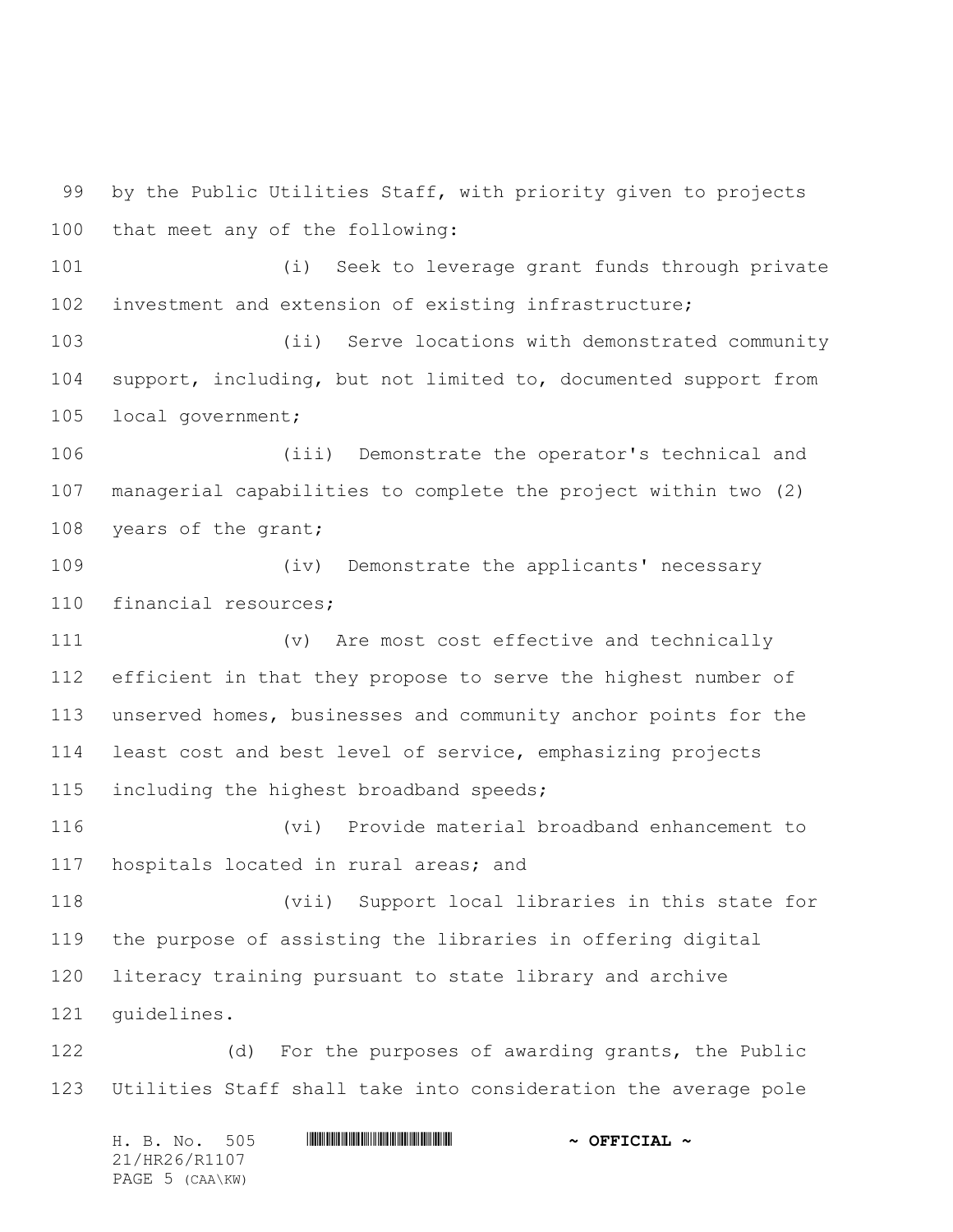attachment rates that a grant applicant charges to an unaffiliated entity, provided that this paragraph (d) shall not apply to a public utility.

 (e) In order to promote the deployment of grant funds 128 in an inclusive manner that is consistent with the racial, gender, geographic, urban, rural, and economic diversity of the state, the Public Utilities Staff may give additional consideration to an applicant that provides documentation that it has been certified as a Disadvantaged Business Enterprise. For projects funded under this act, the Public Utilities Staff shall encourage grant applicants to use vendors and subcontractors that have been certified as Disadvantaged Business Enterprises.

 (5) For each fiscal year in which grant funds are available, the Public Utilities Staff shall accept applications within a 90-day grant window that it shall establish. Applications for eligible projects will be evaluated according to a scoring system developed by the Public Utilities Staff that incorporates the priorities listed in this section, with grant awards published within ninety (90) days after expiration of the filing window. Grant applications shall be published by the Public Utilities 144 Staff on the Internet at the end of the filing window, and existing service providers shall have thirty (30) business days from the date of publication to file objections to the eligibility of a proposed project. The Public Utilities Staff shall address any objections within thirty (30) days of submission and shall

21/HR26/R1107 PAGE 6 (CAA\KW)

H. B. No. 505 \*HR26/R1107\* **~ OFFICIAL ~**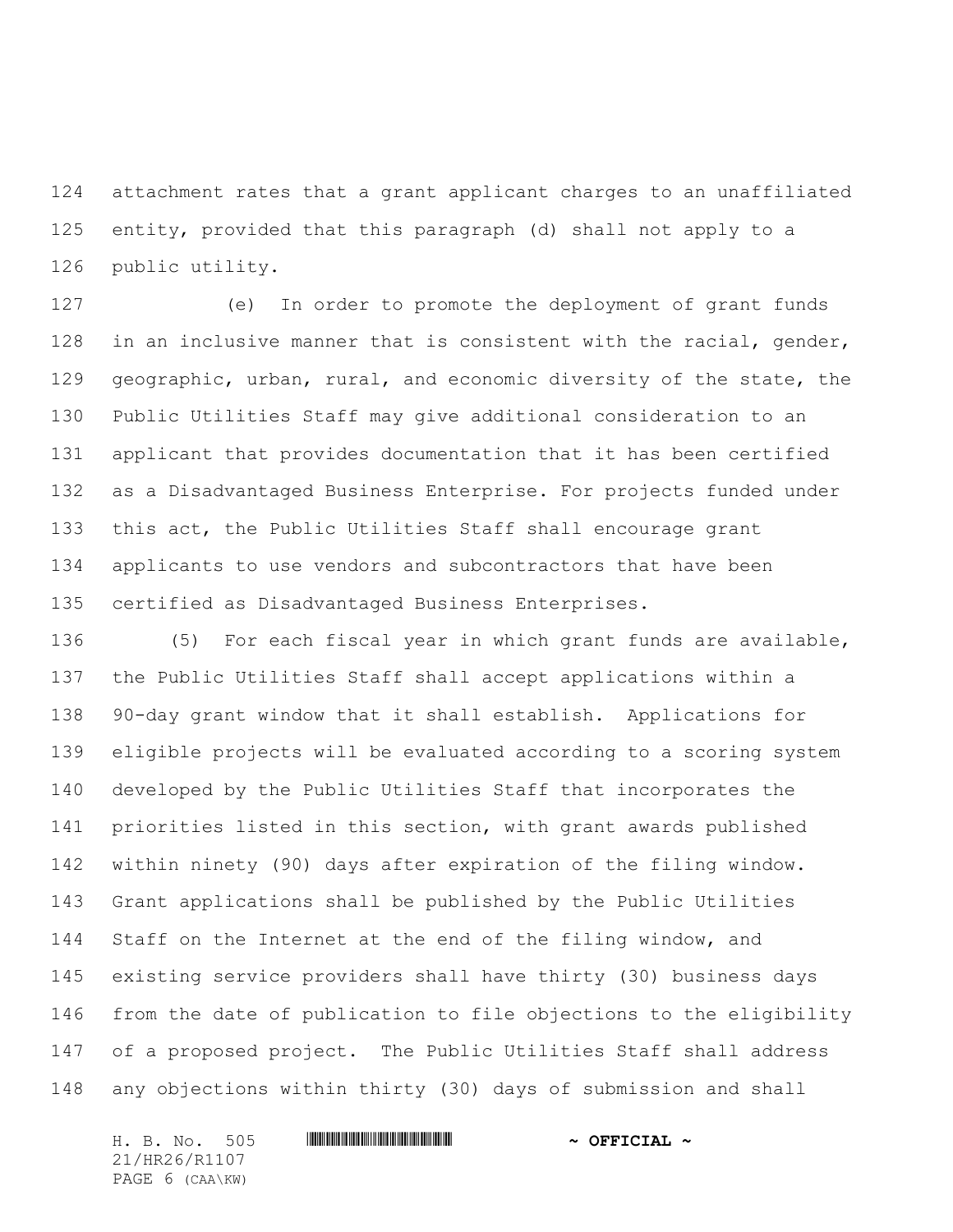make any appropriate changes to grant awards based on a finding of ineligibility resulting from such protest. Subject to such protest procedure, grants issued by the Public Utilities Staff shall be conditioned upon compliance with the terms of the grant but shall not otherwise be revocable. Providers' grants shall be paid within thirty (30) days upon the Public Utilities Staff receiving written certification of the completion of the project and evidence of compliance with the terms of the grant as prescribed by the Public Utilities Staff.

 (6) Grants shall be conditioned on project completion within two (2) years of awarding of the grant. If a recipient fails to complete a project within the two-year deadline due to reasons other than delay caused by a government entity, the Public Utilities Staff may revoke the grant in its entirety and rededicate the funds to a new recipient.

 (7) The Public Utilities Staff shall condition the release of any grant funds awarded under this act on both of the following:

 (a) The progressive completion, as measured on not more than a quarterly basis, of the approved project.

 (b) Operational testing, when possible, to confirm the level of service proposed in the grant application. Such regulations shall not exceed in degree or differ in kind from testing and reporting requirements imposed on the grant recipient by the Federal Communications Commission, as adjusted for the

| H. B. No. 505   |  | $\sim$ OFFICIAL $\sim$ |  |  |  |  |
|-----------------|--|------------------------|--|--|--|--|
| 21/HR26/R1107   |  |                        |  |  |  |  |
| PAGE 7 (CAA\KW) |  |                        |  |  |  |  |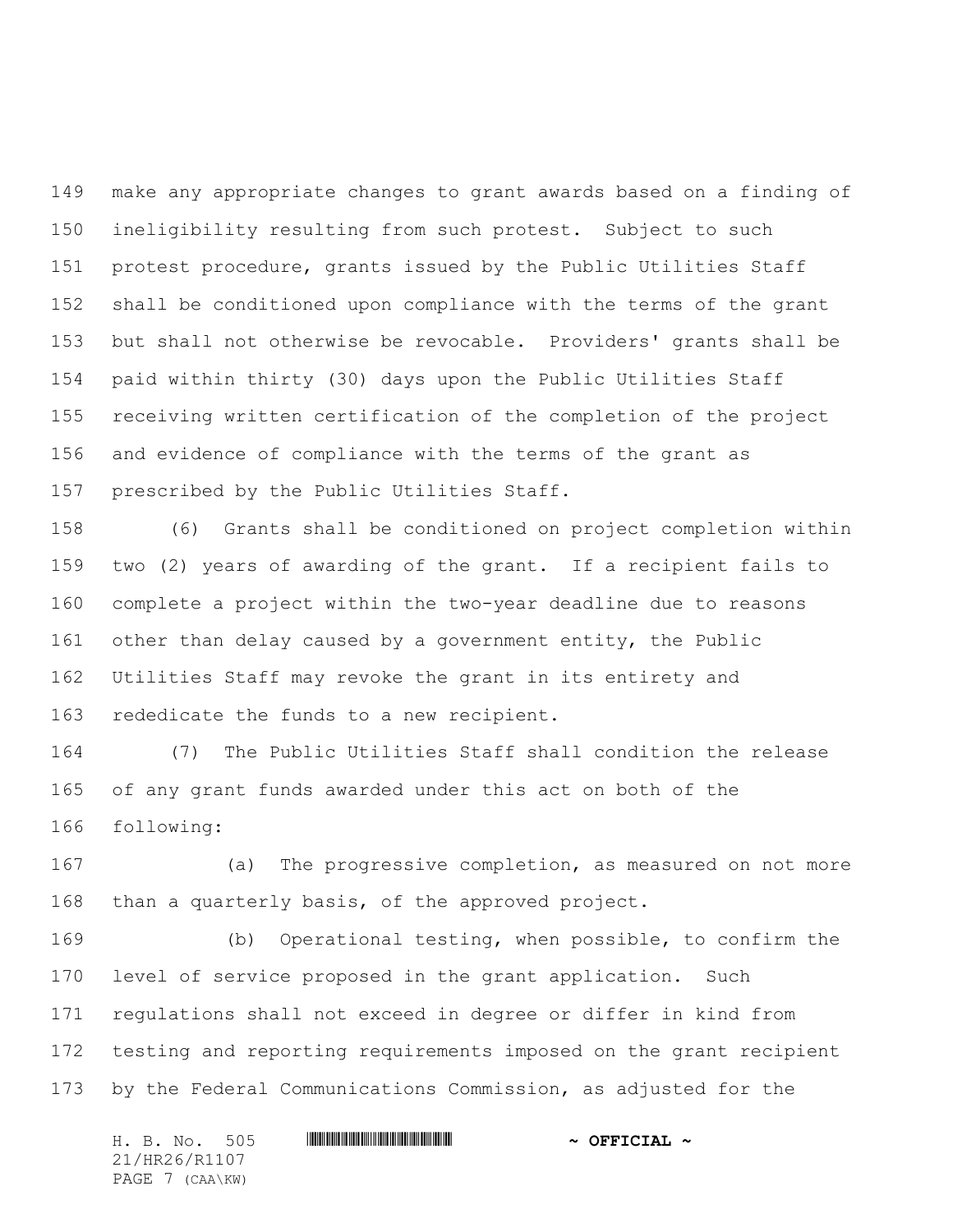service specifications in the Public Utilities Staff grant agreement.

 (8) Notwithstanding any other provision of this section, eligible projects shall include any of the following:

 (a) Projects to serve unserved areas in which the grant applicant is either or both: (i) an existing or future service provider which has or will receive support through federal universal service funding programs designed specifically to encourage broadband deployment in an area without broadband access; or (ii) an existing or future service provider which has or will receive other forms of federal or state financial support or assistance, such as a grant or loan from the United States Department of Agriculture; provided, however, that any award of state funds under this section, when combined with other forms of 188 state or federal support or assistance dedicated to the project, other than interest-bearing loans, may not exceed sixty percent (60%) of the total project costs. Nothing in this section shall prohibit a grant applicant who has not previously received any federal or state funds, grants or loans for broadband deployment from applying for and receiving grant funds under this section.

 (b) Middle mile projects, where the applicant demonstrates that the project will connect other service providers eligible for grants under this section with broadband infrastructure further upstream in order to enable the providers to offer broadband service to end users; provided that eligible

H. B. No. 505 \*HR26/R1107\* **~ OFFICIAL ~** 21/HR26/R1107 PAGE 8 (CAA\KW)